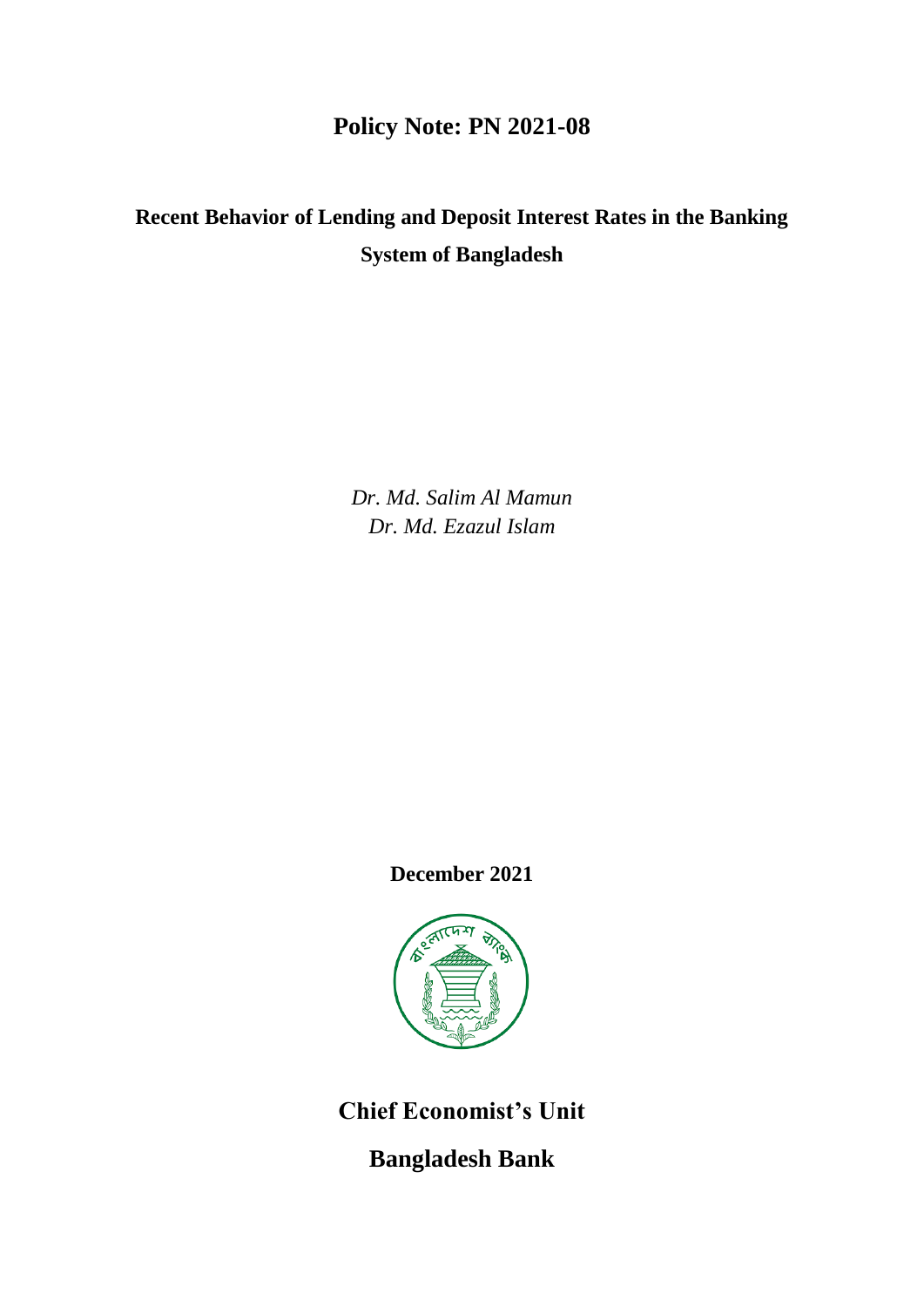#### **Policy Note: PN 2021-08**

#### **Recent Behavior of Lending and Deposit Interest Rates in the Banking System of Bangladesh**<sup>1</sup>

#### **Abstract**

*This policy note reviews the recent behavior of lending and deposits interest rates by the type of banks in Bangladesh. The note also attempts to address whether the capped lending rate or floor deposit rate (on the term deposit) has caused any distortion in the banking sector. The note concludes that since the current weighted average market lending rate is much lower than the cap, which indicates that the cap seemingly does not create any distortion in the lending rate. Rather, market forces are the main factors for recent interest rates in the banking system. The note also finds that, in case of fixed deposits, banks still pay higher rates than the prevailing inflation rates.*

#### **I. Introduction**

**.** 

Shortly after the liberation of Bangladesh in 1971, the Bangladesh Bank (BB) had introduced a controlled interest rate policy, setting both deposit and lending rates for commercial banks which continued before the end of 1990s. The BB, in November 1989, issued a new interest rate policy, allowing commercial banks to maintain their rates within an administered range for floor and ceiling. However, following a reform program that included interest rate liberalization in the financial systems that commenced in the beginning of 1990s, a new interest rate policy based on market forces replaced the then administered range of interest rates and allowed banks to set their own interest rates with effective from 19 February 1997. This market-based interest rate framework, so far, continued till the end of 2010s.

Thereafter, the BB issued a new directive that the lending interest rate would be maximum 9 percent to be charged by the scheduled commercial banks for all categories of unclassified loans, investments and advances except credit card effective from 1 April 2020. Coincidently, the cap guidance was issued in such a time when the economy was hit by the COVID-19 pandemic which, in fact, reinforces the criticality of access to easy financing for entrepreneurs in order to recover economic activities from the pandemic affect. The cap guidance on the lending interest rate was also aligned with the BB's cut on policy rates since March 2020 necessitated for implementing the government's stimulus packages to revive the economy from the COVID-19 fallout.

On the other hand, lowering the lending rates, however, led to decline in deposit rates because the banks have to reduce their cost of funds (deposit rate) for maintaining profitability but which, in turn, might be a concern on the flow of deposits to the banks in future. In this respect, the BB had remained always watchful for protecting depositor's interest as reflected in a circular issued earlier on 7 February 2017. That circular instructed that the banks need to be careful regarding declining trend of deposit rate, if any, which may discourage the depositors to deposit their funds in bank.

<sup>&</sup>lt;sup>1</sup>This note has been prepared by Dr. Md. Salim Al Mamun, Deputy General Manager and Dr. Md. Ezazul Islam, General Manager. Views expressed in this policy note are authors' own and do not necessarily reflect that those of the Bangladesh Bank. Comments can be sent to: salim.mamun@bb.org.bd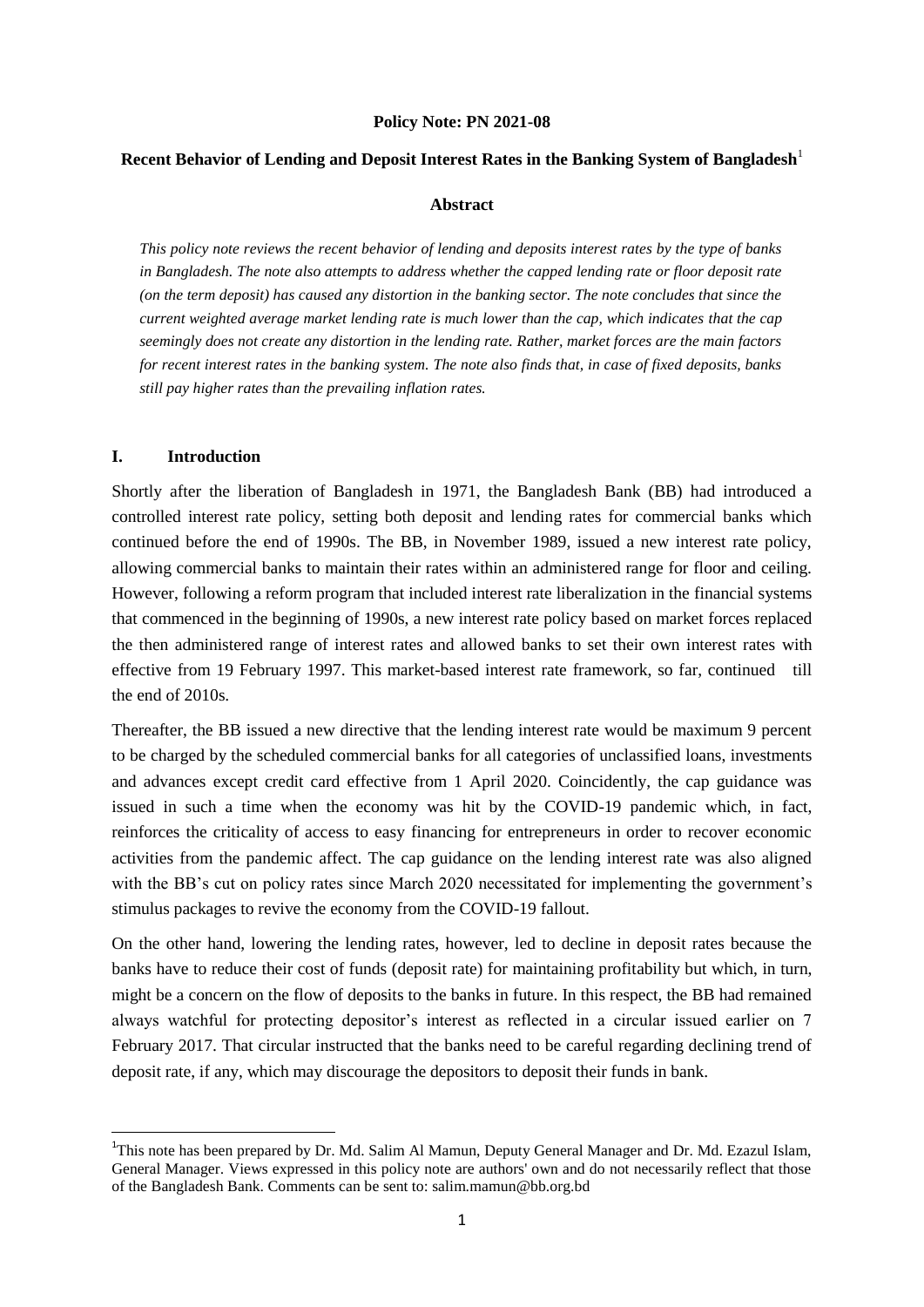Against the falling trend in deposit rate, the BB made a proactive action issuing a circular on 8 August 2021 that reads that, for fixing the interest/profit rate of a specific month in case of term deposits with the tenure of 3 (three) months or more, the average rate of inflation (12-month average inflation) of immediate last 3 (three) months shall be considered.

Now the question is being repeatedly raised that whether the capped lending rate or floor deposit rate (on the term deposit) would make any distortion in the banking sector from a market trend. Theoretically, interest rate will be dependent on market forces between demand of and supply for funds to be available for loan  $(Kohn, 1981)^2$ . Apart from the market forces, government of Bangladesh had put utmost importance for increasing investment and, therefore, had a plan to bring down the interest rate to single digit as lower lending rate can help create conducive environment of investment, and accordingly, the BB issued the cap guidance just at the onset of the COVID-19 pandemic. Therefore, it is critical to review the trend in lending and deposit rates by type of banks<sup>3</sup> during and before the COVID-19 period for understanding the impact of the latest BB's imposition on the market interest rates. This note considers monthly and quarterly data for a period during 2017-2021, while comparing the impacts for the period between before the COVID-19 pandemic and during the pandemic.

## **II. Development of policy rates and market interest rates**

**.** 

In the wake of COVID-19 pandemic in Bangladesh in March 2020, the BB reduced the major policy rates in order to ensure adequate credit flow to the pandemic affected economy. As part of the policy relaxations, the BB cut its cash reserve ratio (CRR) by 150 basis points (from 5.50 percent to 4.00 percent) in two steps during March-April 2020 (Chart 1). The BB also slashed its repo rate and bank rate by 125 basis points (from 6.00 percent to 4.75 percent) in three steps during March-July 2020 and 100 basis points (5.00 percent to 4.00 percent) in July 2020, respectively, for reducing the cost of borrowings. Reverse repo rate was decreased to 4.00 percent in July 2020 after remaining unchanged at 4.75 percent since January 2016.

Chart 1 indicates that both the lending and deposit rates declined gradually during COVID-19 pandemic period, consistent with easing of policy rates. The lending rate (weighted-average) for type of all banks was 9.7 percent in 2018 and declined slightly to 9.6 percent in 2019 on average. Moreover, the lending rate has been declining again since January 2020 which continued after the imposition of cap in April 2020.On the other hand, the weighted-average deposit rate also experienced a declining trend during COVID period which was 4.6 percent during April 2020 – June 2021on average.

<sup>2</sup>Kohn, M. (1981). A Loanable Funds Theory of Unemployment and Monetary Disequilibrium. *The American Economic Review*, *71*(5), 859–879. http://www.jstor.org/stable/1803470

<sup>&</sup>lt;sup>3</sup> The banking sector of Bangladesh comprises four segments of scheduled banks: 6 (six) state-owned commercial banks (SCBs), 3 (three) specialized banks (SBs), 43 private commercial banks (PCBs) and 9 (nine) foreign commercial banks (FCBs).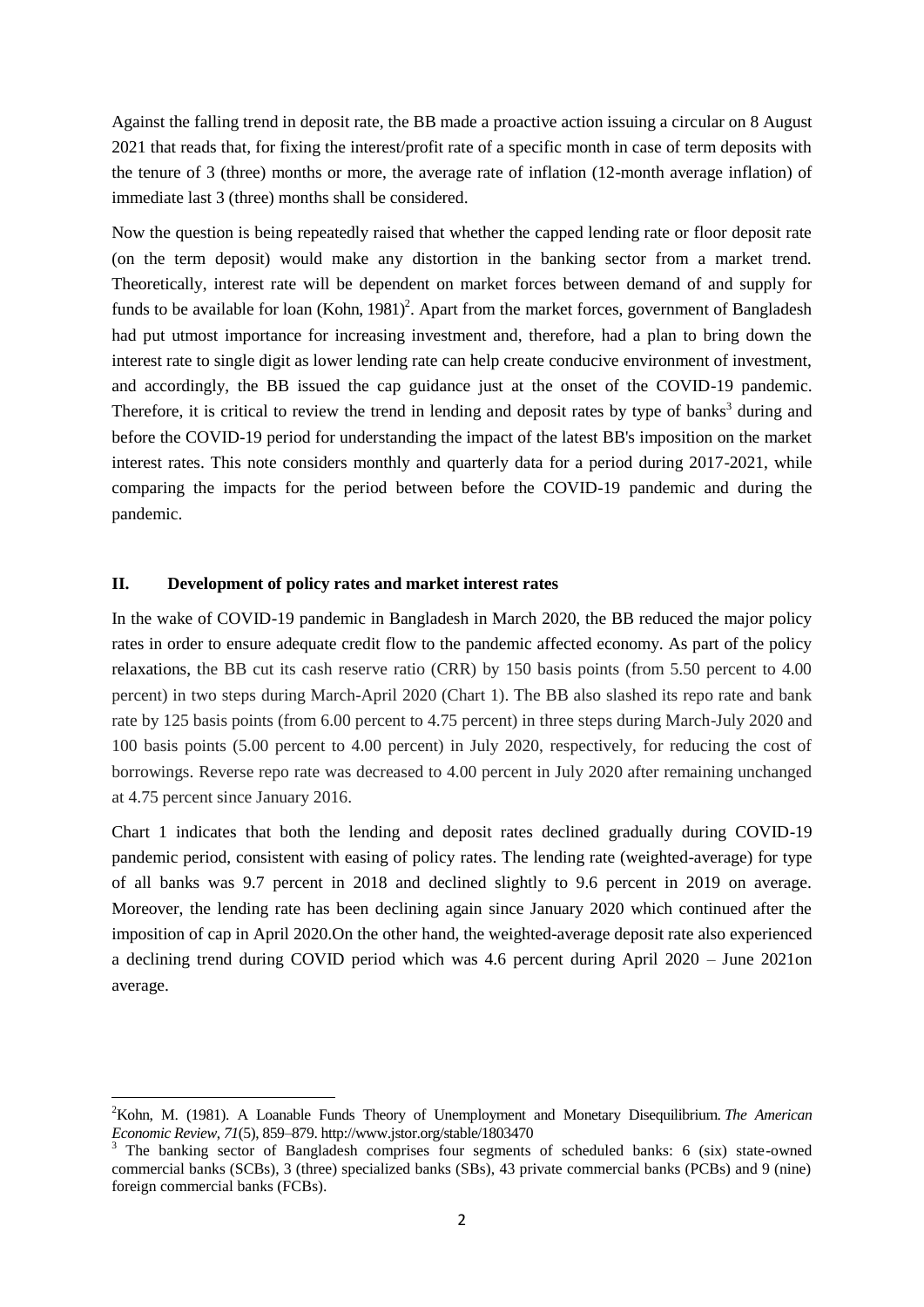**Chart 1: Movements in policy and money market interest rates** (in percent)



Source: Bangladesh Bank.

### **III. Lending rate structure by type of bank**

Weighted average lending rate for all banks showed that it started to decline from May 2018 (9.96 percent) and reached 7.2 percent in September 2021. Accordingly lending rates for PCBs and FCBs showa declining trend during COVID-19 period, while that for SCBs and SBs remained stable before and during the pandemic period (Chart 2).In fact, the declining trend of lending rates for PCBs and FCBs started before the COVID-19 pandemic and the Chart also shows that the lending rates at the end of the period (September2021) under consideration were much lower than the 9 percent cap. The rates for SCBs, SBs, FCBs and PCBs registered at 6.5 percent, 7.0 percent, 5.9 percent and 7.5 percent, respectively in September2021, reflecting that the rate was mostly driven by market forces and essay monetary policy. Hence, the cap on lending rate has not distorted the market lending rate as the prevailing rates were already much lower than the 9 percent cap.

**Chart 2: Trend in lending interest rates by type of bank** (in percent)



Source: Bangladesh Bank.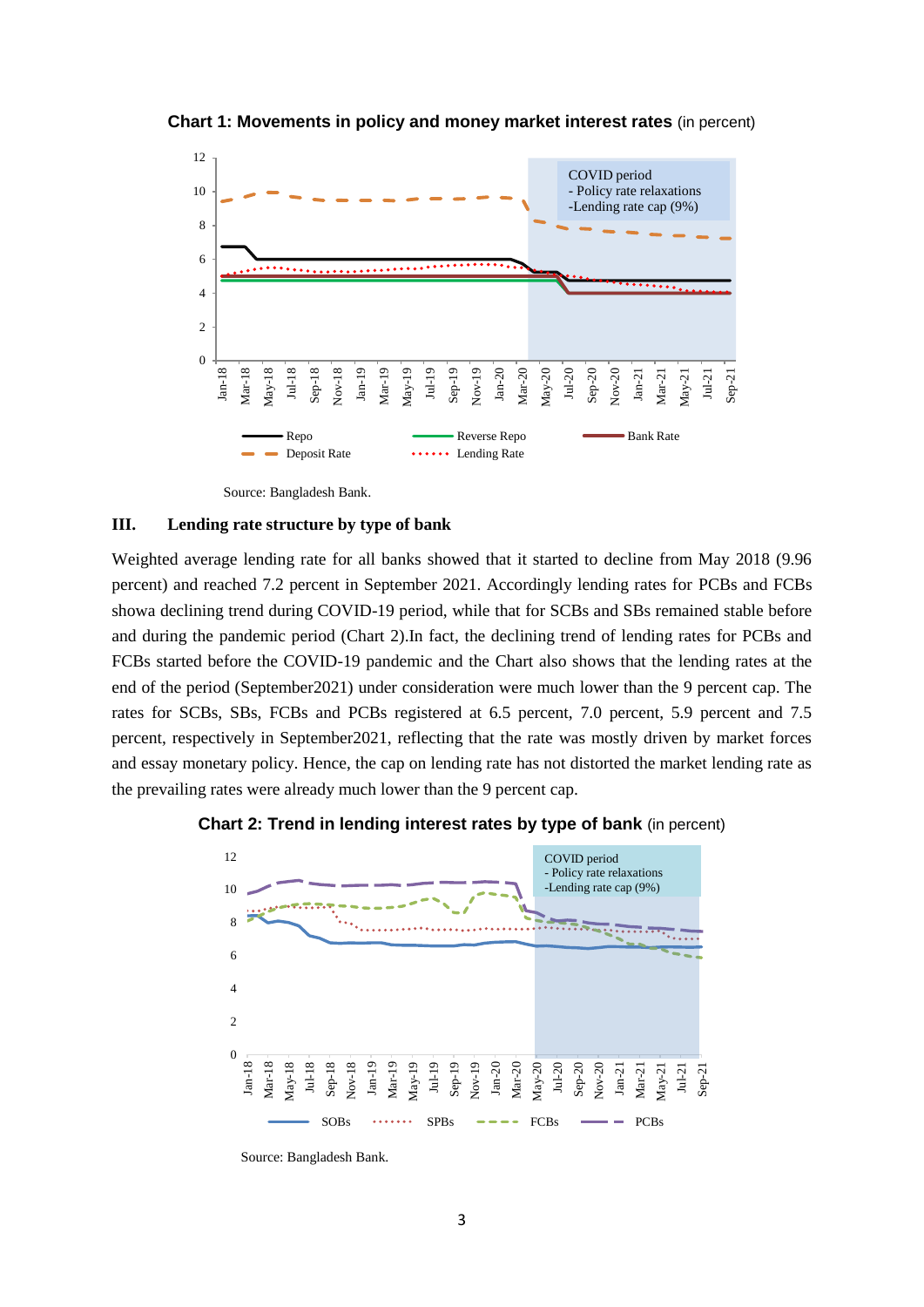#### **IV. Lending rate structure by economic sector**

Weighted average lending rate for SME sector maintained at around 10 percent on an average before the cap introduced. Since this is a priority sector of Bangladesh for sustained economic growth, policymakers have long been argued for lowering the cost of fund to finance in SME activities. Introducing the cap declined the rate immediately in May 2021 below 8 percent and followed a gradual declining trend reaching 7.2 percent in September 2021 (Chart 3).But, lending rates for agriculture sector remained stable below 9 percent since the beginning of 2018. Weighted average lending rates for industries and services and services sectors came down significantly after May 2020 and reached 7.1 percent and 7.6 percent in September2021, respectively. Therefore, lending rate cap didn't distort the lending rate structure by economic sector; rather it helped maintain a lower and stable rate for SME activities.





Source: Bangladesh Bank.

#### **V. Deposit rate structure by type of bank**

Similar to the trend of lending rates, weighted average deposit rates for PCBs and FCBs show a declining trend during COVID-19 period, while that for SCBs and SBs remained stable before and during the pandemic period (Chart 4). All the rates except for SBs remained below 5 percent in July 2021. The rates for SCBs, SBs, FCBs and PCBs registered at 4.2 percent, 5.8 percent, 0.9 percent and 4.2 percent, respectively in September 2021. However, these weighted average deposit rates do not reflect the rates for the term deposit because the weighted average rates are calculated by including the current account deposit and savings account which pay low or no interests to the depositors. For instance, the share of zero cost deposits in the banking sector was 12.3 percent in June 2021, foiling the weighted average rates from the rate paid to term depositors. However, the declining rate of weighted average rates prompted the BB to introduce a ceiling on the term deposits (3 months or more) so that positive real interest adjusted with inflation can be maintained.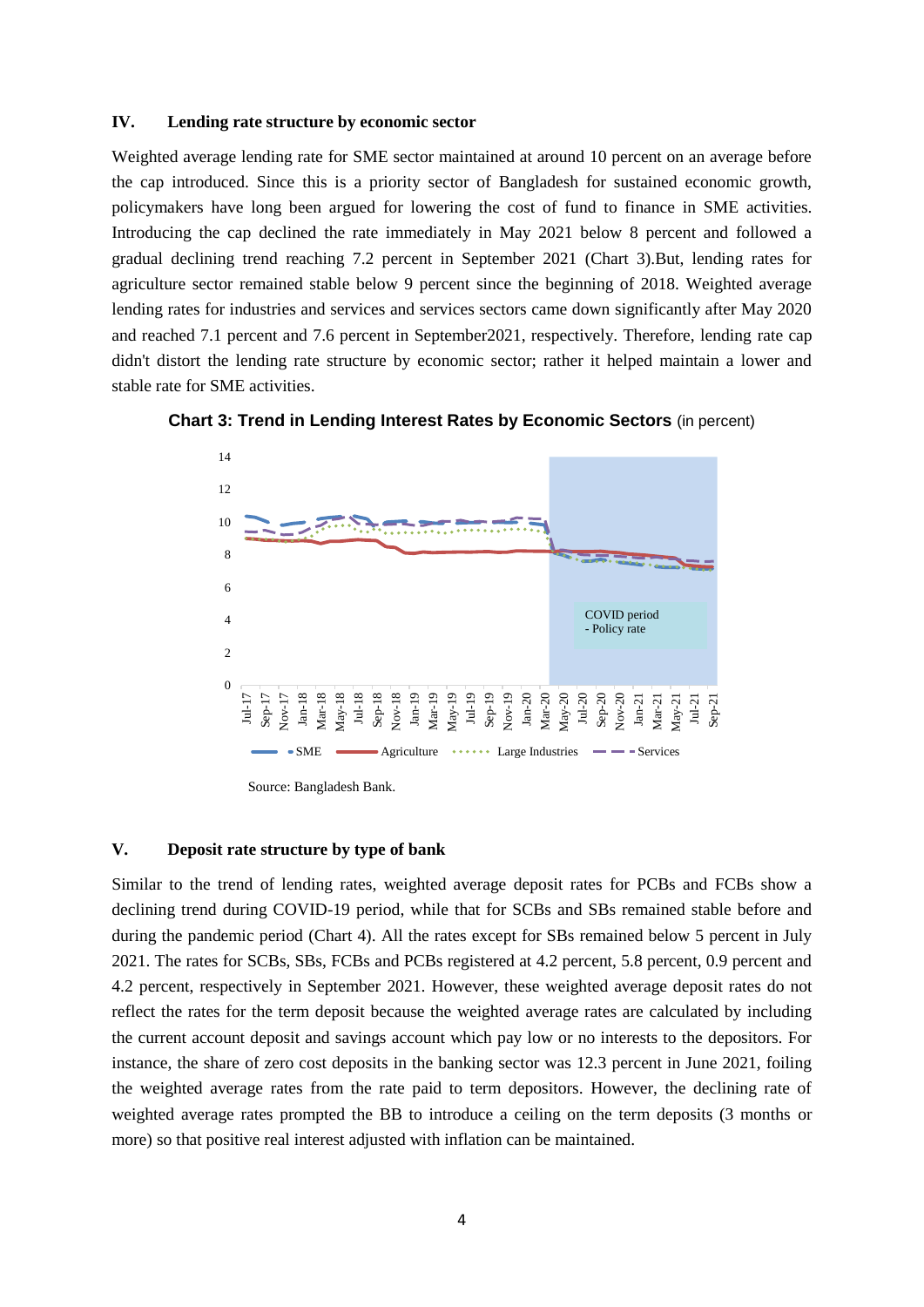

**Chart 4: Trend in Deposit Rates by Type of Bank** (in percent)

Source: Bangladesh Bank.

## **VI. Impact of current interest rate structure - spread, credit and deposit growth and excess liquidity**

Following the imposition of lending rate cap, the spread between lending and deposit rates was lower in the COVID-19 pandemic period than the pre-pandemic period. The spread declined from 4.1 percent in March 2020 to 3.2 percent in July 2021 for banks by all types, reflecting a discipline in operational costs and risk premiums. The spread reduced from 2.4 percent, 2.0 percent, 6.6 percent and 4.4 percent in March 2020 to 2.3 percent, 1.4 percent, 5.0 percent and 3.3 percent for SCBs, SBs, FCBs and PCBs, respectively (Chart 5).





Source: Bangladesh Bank

Chart 5 shows an opposite trend between growth rates of credit and deposits where deposit growth rate had an upward trend on the one hand, and credit growth indicated a decreasing trend during both pre-COVID and pandemic periods, on the other. Higher deposit growth rates coupled with lower credit growth piled up the excess liquidity in the banking sector and the excess liquid assets reached BDT 2.31 trillion in June 2021 as increased from 0.83 trillion in December 2019.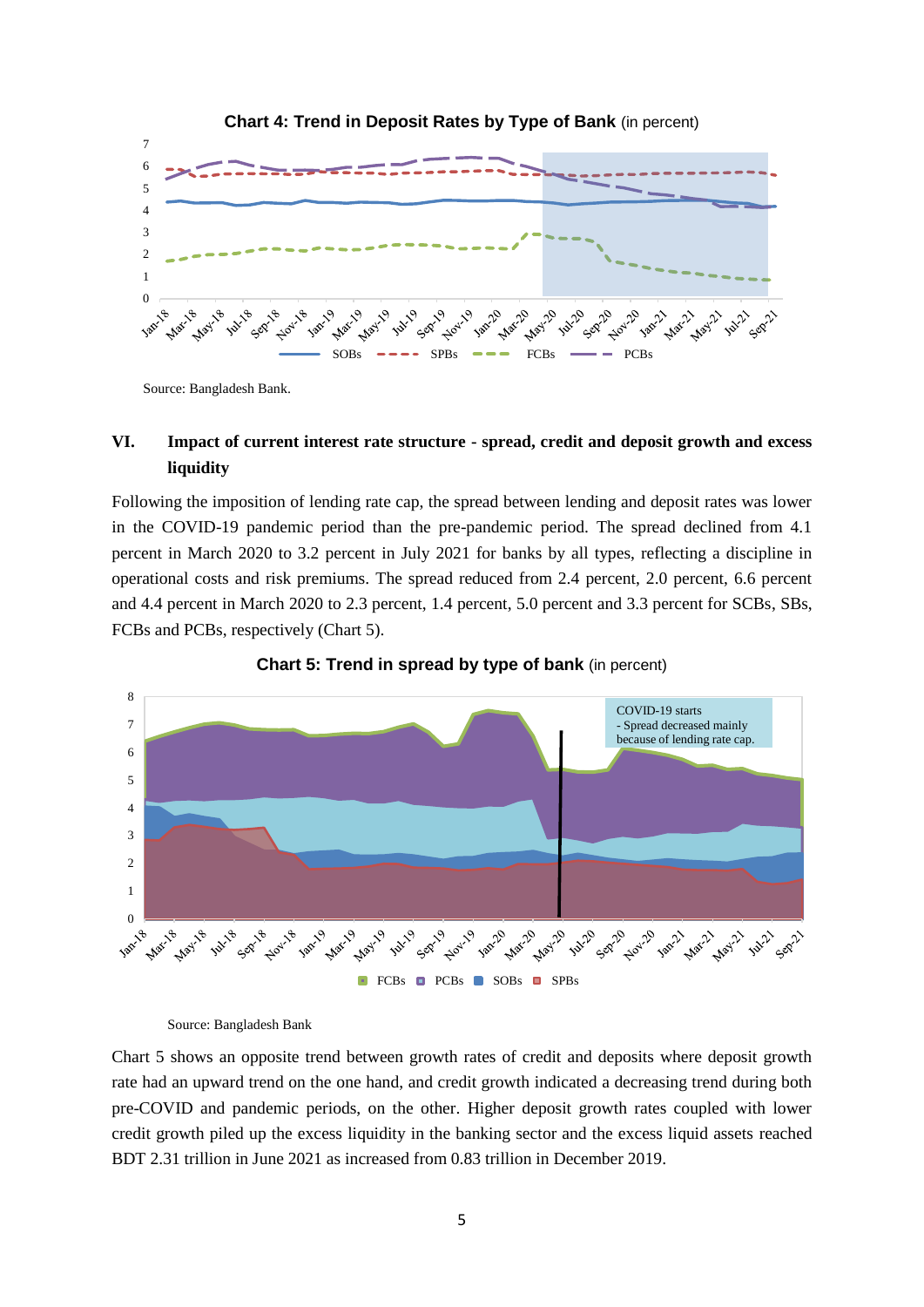

**Chart 6: Deposit, credit and excess liquidity Chart 7: Interest rates and call money rate** 



 $\blacksquare$  Lending rate  $\blacksquare$   $\blacksquare$  Deposit rate  $\blacksquare$  Call money rate

Source: Bangladesh Bank.

If call money rate is considered as a comparator against the prevailing lending rate, Chart 6 indicates that call money rates declined during the COVID-19 pandemic period and were much lower than both lending and deposit rates during the same period.

However, by comparing all types of deposit and fixed deposits to one another, this note finds that fixed deposit growth rate was slightly lower than all deposit growth rate at the end of June 2021 (Chart 7). The chart also shows that fixed deposit interest rates remained close to 6.0 percent during the pandemic period, which was positive even if inflation adjusted deposit rate is considered as reflected in Chart 8 during the COVID-19 period which, in fact, was much higher several quarters back.



Fixed deposit interest rate

## **Chart 9: Inflation adjusted fixed deposit rates** (in percent)



Source: Bangladesh Bank.

22 a2 a3<br>23 a3 a3

2018-201 104.901

 $-\frac{1}{2}e^{\sqrt{6}}$